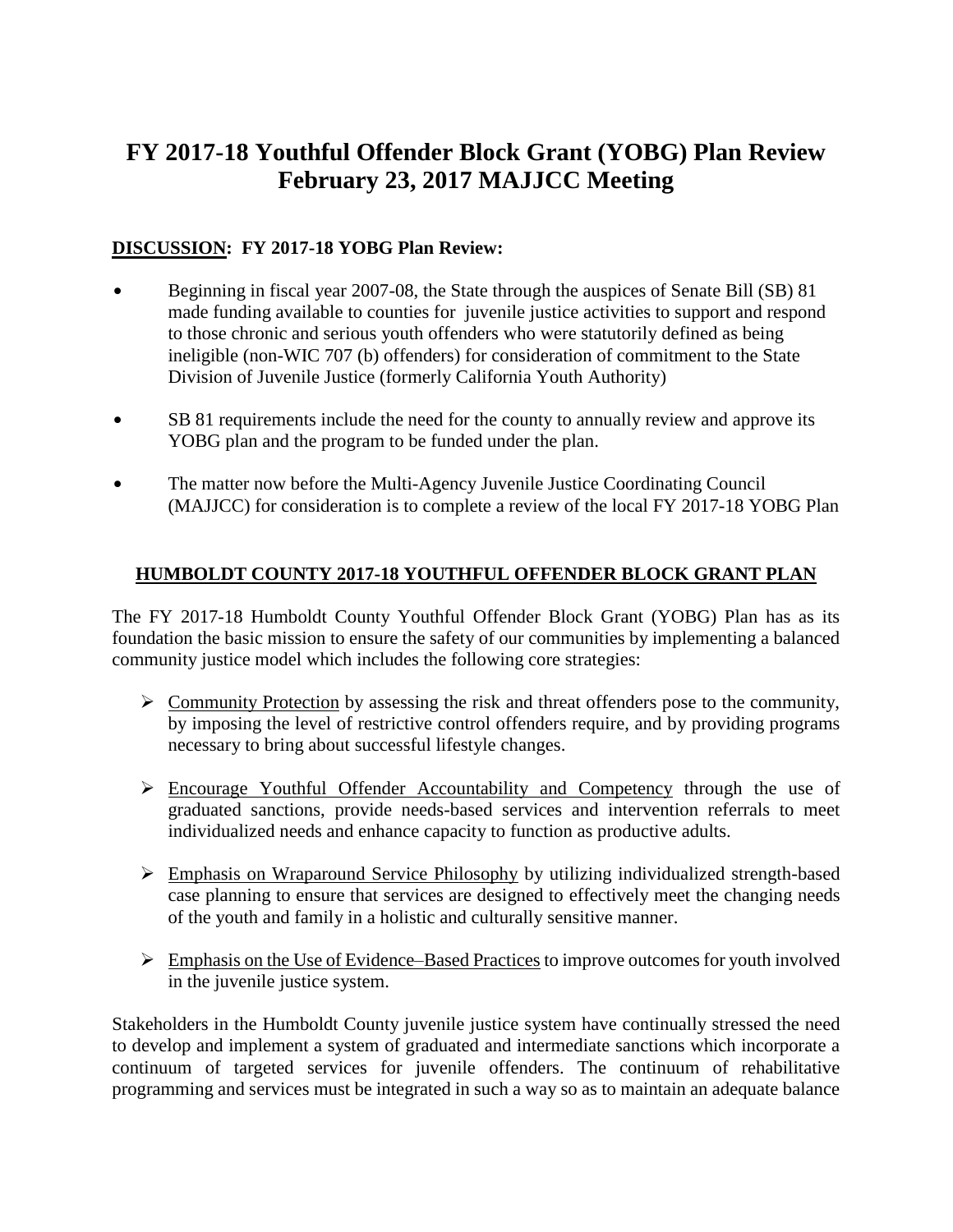between prevention, diversion, intervention, supervision, and secure detention. Our juvenile justice system must incorporate restorative justice principles and practices that promote offender accountability and reconciliation with the community, as well as ensure the capacity for secure incarceration when responding to those more chronic and serious juvenile offenders unable to benefit from less restrictive rehabilitative services.

Consistent with the principles as outlined in the county's Juvenile Justice Crime Prevention Act (JJCPA) Plan, the following key YOBG planning elements are included in the development of program, facility, and service options for Humboldt County.

- 1. Stress development and adequate funding support for a continuum of facility and intermediate sanctions which incorporates accountability and rehabilitative services for youthful offenders.
- 2. For intermediate sanctions to be effective, they must be swift, certain, consistent, fair and proportional to the violation behavior and risk to public safety. As a result, developing and maintaining a continuum of responses, up to and including secure detention, are critical to effect behavior change and protect community safety.
- 3. Probation programs must integrate and expand upon the use of evidence-based practices and community corrections principles.
- 4. Continue to foster and participate in the development of cost-effective local and regional public/private/tribal partnerships in order to develop consistent, reliable funding source(s) which are sustainable over time.
- 5. Implementation plans for new proposed community-based program options must include data and outcome evaluation requirements that will permit the county to assess the benefit and impact of each program and its services on the targeted juvenile populations.

Recognizing the need to serve the highest risk juveniles in our system based upon the core strategies of a balanced community justice model, *the plan for YOBG funds is to provide funding to support programming and re-entry services at the Northern California Regional Facility New Horizons Program which provides a unique regional concept and integrated approach for providing specialized evidence–based intensive care and treatment for troubled youth with mental health and substance abuse problems in a secure setting.*

Humboldt County, much like other Probation Departments throughout California, has experienced tremendous difficulty in placing and meeting the needs of seriously emotionally disturbed hardto-place delinquent wards. This particular population, while not meeting the criteria for being designated as gravely disabled within the mental health system, nonetheless manifests a myriad of psychological disorders, learning disabilities, and acting-out behaviors. This population requires more structure and direct supervision than available in foster and/or group home care and more treatment and longer-term remedial care than is available in less restrictive settings. Although these youth may be chronic offenders, the severity of their crimes does not meet the threshold for commitment to the State Division of Juvenile Justice. These youth benefit from local programming which relies upon evidence based services, individualized youth and family care plans, and inclusion of family members in treatment services.